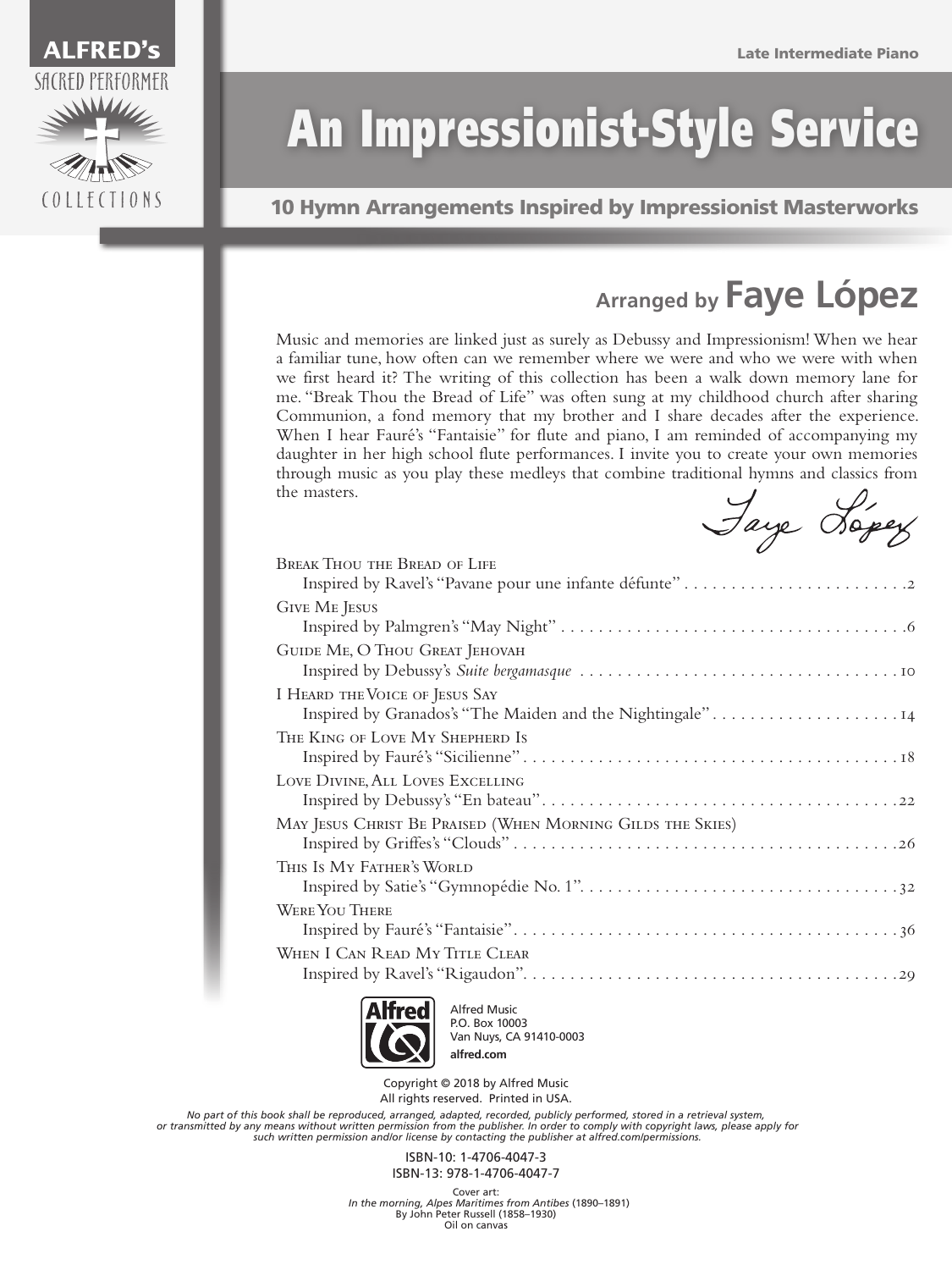## Give Me Jesus

Inspired by Palmgren's "May Night"\*